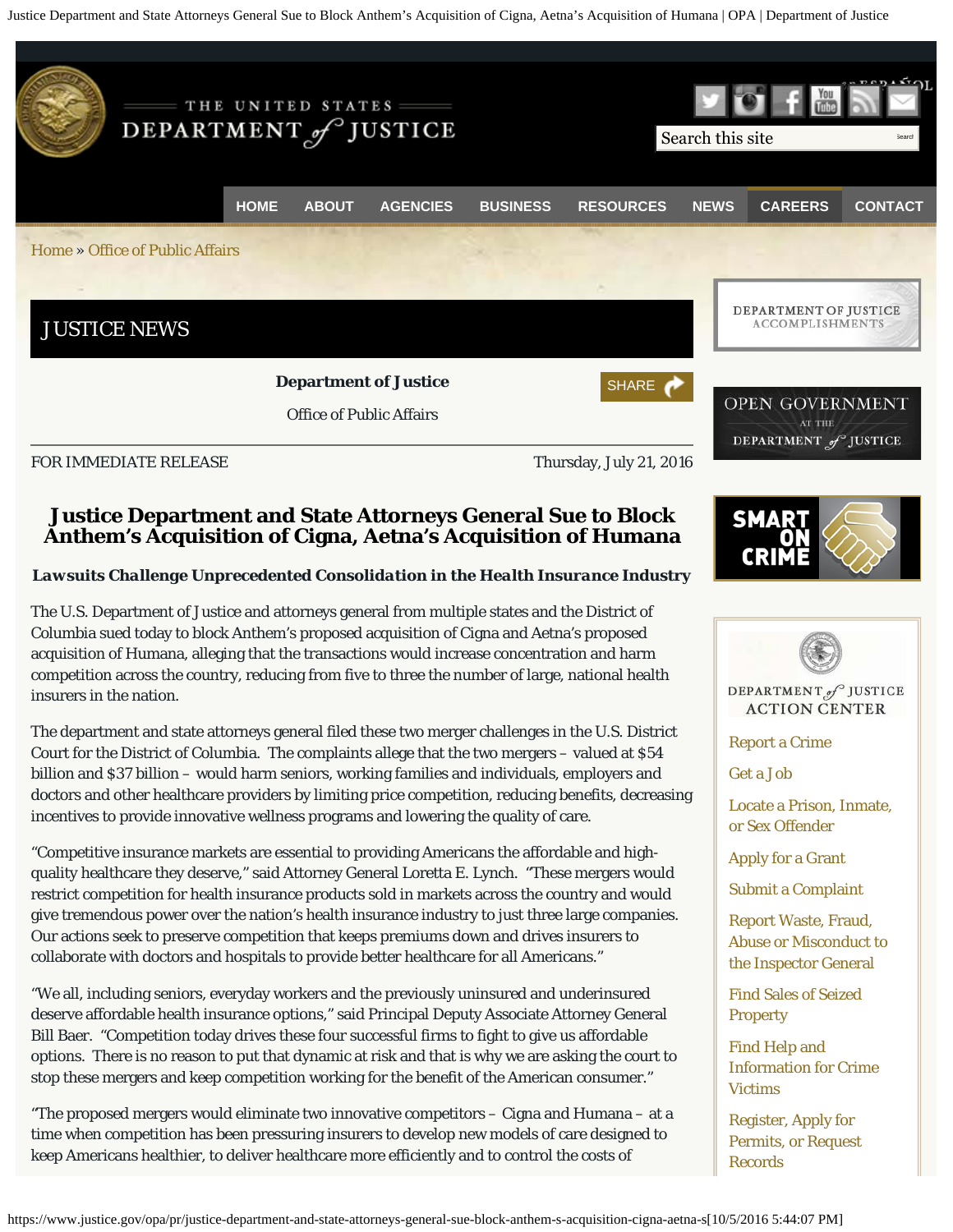Justice Department and State Attorneys General Sue to Block Anthem's Acquisition of Cigna, Aetna's Acquisition of Humana | OPA | Department of Justice

providing care," said Deputy Assistant Attorney General Sonia Pfaffenroth of the Justice Department's Antitrust Division. "The department will continue to work with our state colleagues to protect competition and innovation in this vitally important industry."

Eleven states – California, Colorado, Connecticut, Georgia, Iowa, Maine, Maryland, New Hampshire, New York, Tennessee and Virginia – and the District of Columbia joined the department's challenge of Anthem's \$54 billion acquisition of Cigna. Eight states –Delaware, Florida, Georgia, Iowa, Illinois, Ohio, Pennsylvania and Virginia – and the District of Columbia joined the department's challenge of Aetna's \$37 billion acquisition of Humana.

The suit against Anthem and Cigna alleges that their merger would substantially reduce competition for millions of consumers who receive commercial health insurance coverage from national employers throughout the United States; from large-group employers in at least 35 metropolitan areas, including New York, Los Angeles, San Francisco, Denver and Indianapolis; and from public exchanges created by the Affordable Care Act in St. Louis and Denver. The complaint also alleges that the elimination of Cigna threatens competition among commercial insurers for the purchase of healthcare services from hospitals, physicians and other healthcare providers. The merger would eliminate substantial head-to-head competition in all these markets, and it would remove the independent competitive force of Cigna, which has been a leader in the industry's transition to value-based care.

The lawsuit against Aetna and Humana alleges that their merger would substantially reduce Medicare Advantage competition in more than 350 counties in 21 states, affecting more than 1.5 million Medicare Advantage customers in those counties. Before seeking to acquire Humana, Aetna had pursued aggressive expansion in Medicare Advantage. Aetna, the nation's fourthlargest Medicare Advantage insurer by membership, has nearly doubled its Medicare Advantage footprint over the past four years. Humana is the nation's second-largest Medicare Advantage insurer by membership. The lawsuit also alleges that Aetna's purchase of Humana would substantially reduce competition to sell commercial health insurance to individuals and families on the public exchanges in 17 counties in Florida, Georgia and Missouri, affecting more than 700,000 people in those counties. The lawsuit alleges that by buying Humana, Aetna would eliminate one of its strongest and most capable competitors in these markets.

Anthem, Inc. is headquartered in Indianapolis, Indiana. It is the nation's second-largest health insurer and the largest member of the Blue Cross and Blue Shield Association. It holds the Blue Cross license in 14 states and provides health insurance to 39 million people. In 2015, Anthem reported over \$79 billion in revenues.

Cigna Corp. is headquartered in Hartford, Connecticut. It is the nation's fourth-largest health insurer. It operates in every state and the District of Columbia and provides health insurance to 15 million people. In 2015, Cigna reported \$38 billion in revenues.

Aetna Inc. is headquartered in Hartford, Connecticut. It is the nation's third-largest health insurer. It operates in every state and the District of Columbiaand provides health insurance to 23 million people. In 2015, Aetna reported \$60 billion in revenues.

Humana Inc. is headquartered in Louisville, Kentucky. It is the nation's fifth-largest health insurer, operates in every state and the District of Columbia and provides health insurance to 14 million people. In 2015, Humana reported \$54 billion in revenues.

16-849 [Antitrust Division](http://www.justice.gov/atr/) **Topic: Constanting Constanting Constanting Constanting Constanting Constanting Constanting Constanting Constanting Constanting Constanting Constanting Constanting Constanting Constanting Constanting Constanting Constant** Antitrust [Download Aetna-Humana Complaint](https://www.justice.gov/opa/file/877881/download) [Download Anthem-Cigna Complaint](https://www.justice.gov/opa/file/877886/download)

*Updated August 2, 2016*

[Identify Our Most Wanted](https://www.justice.gov/actioncenter/most-wanted-fugitives.html) [Fugitives](https://www.justice.gov/actioncenter/most-wanted-fugitives.html)

[Find a Form](https://www.justice.gov/forms/dojform.php)

[Report and Identify](https://www.justice.gov/actioncenter/missing-person.html) [Missing Persons](https://www.justice.gov/actioncenter/missing-person.html)

[Contact Us](https://www.justice.gov/contact-us.html)